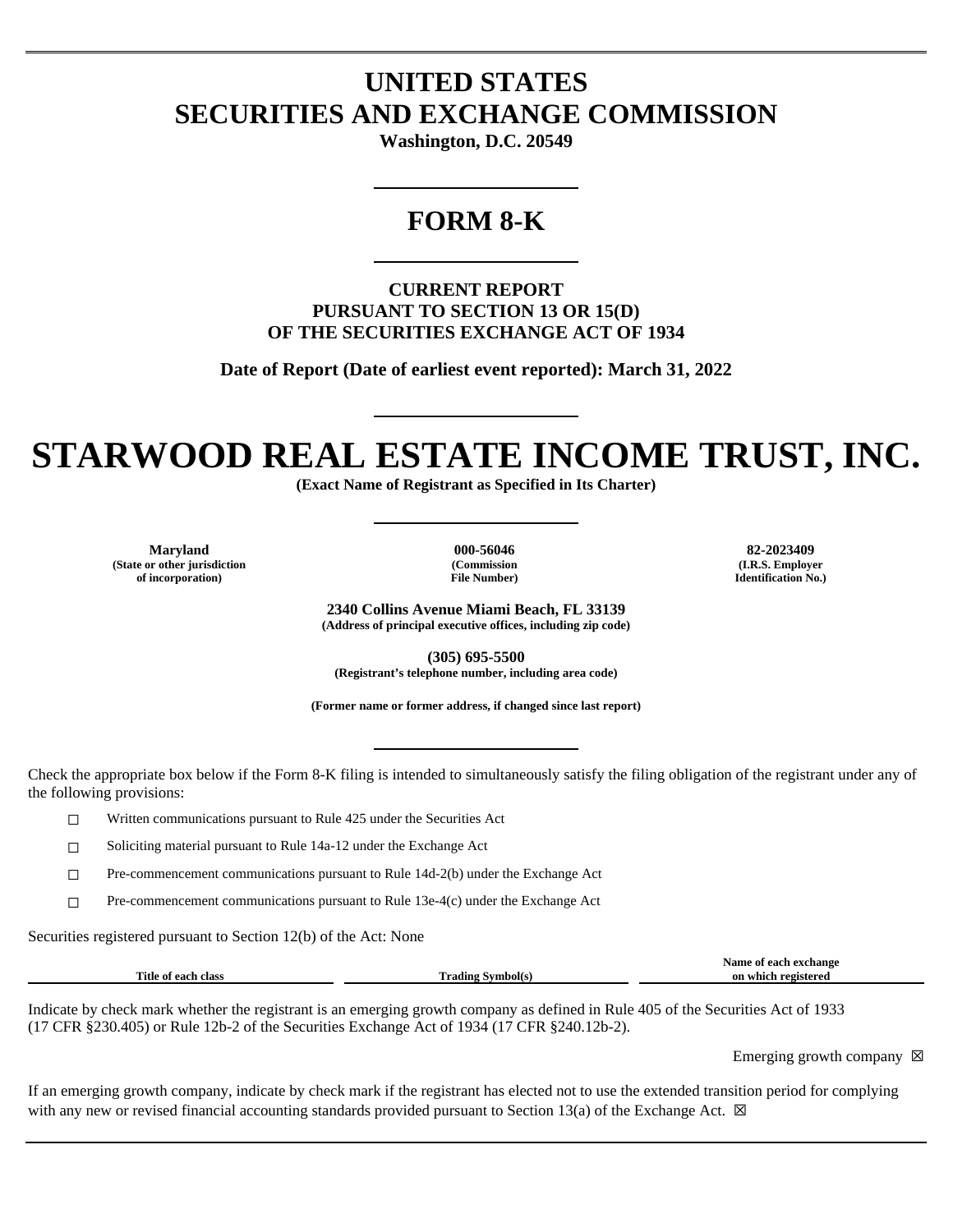#### **Item 8.01.Other Events.**

#### **March 2022 Distributions**

On March 31, 2022, Starwood Real Estate Income Trust, Inc. (the "Company") declared distributions for each class of its common stock in the amount per share set forth below:

|                             | <b>Stockholder</b>        |        |                      |        |                         |        |
|-----------------------------|---------------------------|--------|----------------------|--------|-------------------------|--------|
|                             | <b>Gross Distribution</b> |        | <b>Servicing Fee</b> |        | <b>Net Distribution</b> |        |
| <b>Class I Common Stock</b> |                           | 0.1035 |                      | 0.0000 |                         | 0.1035 |
| Class D Common Stock        |                           | 0.1035 | (S                   | 0.0056 |                         | 0.0979 |
| <b>Class T Common Stock</b> |                           | 0.1035 | (S)                  | 0.0192 |                         | 0.0843 |
| Class S Common Stock        |                           | 0.1035 | CS.                  | 0.0192 |                         | 0.0843 |

The net distributions for each class of common stock (which represents the gross distributions less stockholder servicing fees for the applicable class of common stock) are payable to stockholders of record as of the close of business on March 31, 2022 and will be paid on or about April 5, 2022. These distributions will be paid in cash or reinvested in shares of the Company's common stock for stockholders participating in the Company's distribution reinvestment plan.